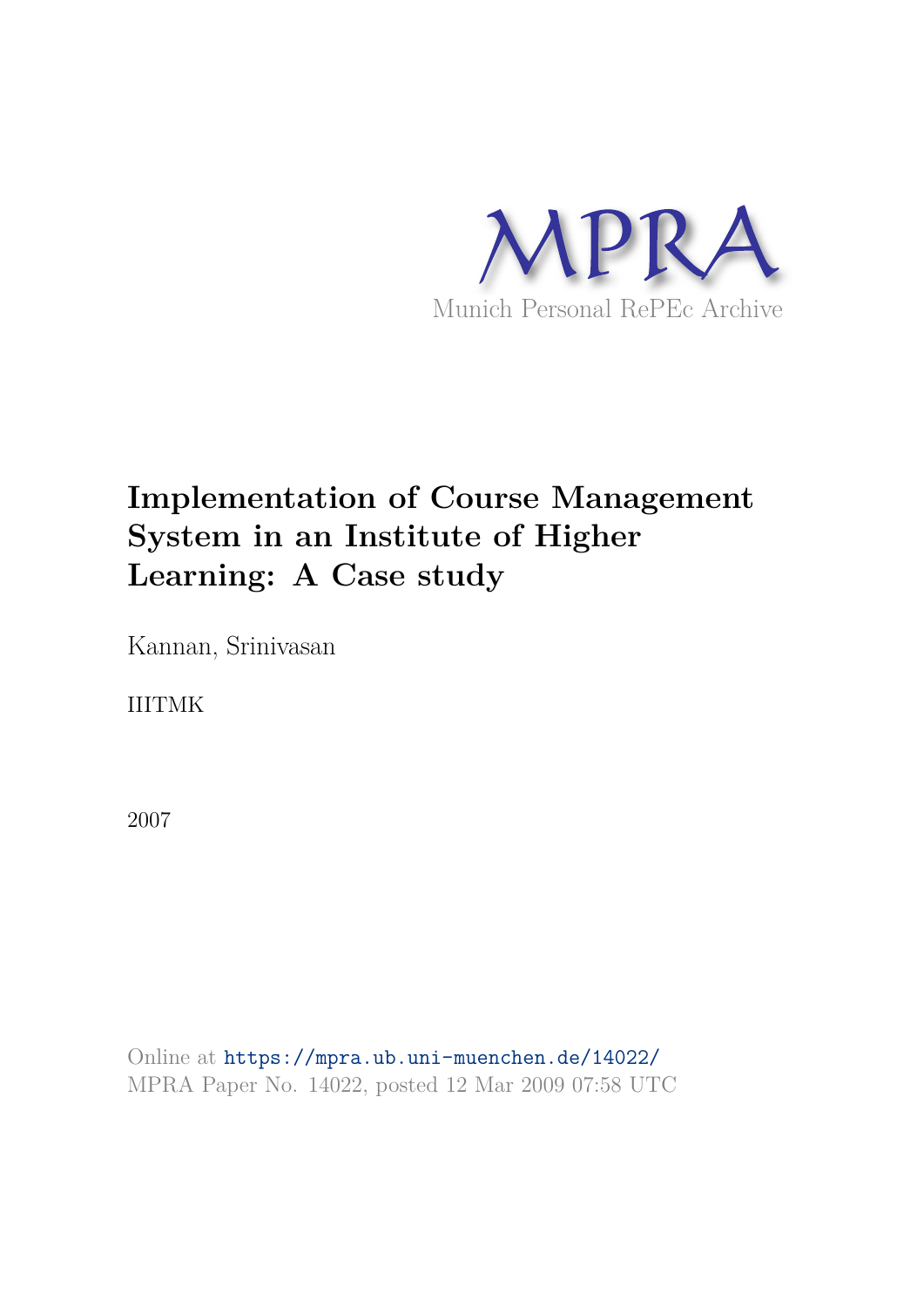# **Implementation of Course Management System in an Institute of Higher Learning A Case study**

## Kanan Srinivasan

#### **Abstract**

Learning Management Systems are becoming more popular among all institutions of higher learning. One problem all institutions face is the selection of appropriate solution fit in to organization's requirement. While selecting a system the organisations have to focus on all stakeholders rather than focusing just on the features of the system. Many at times the institutions focus on various utilities available in these systems than the user aspects of the system. This lead to non-usability of such system. Many systems fail irrespective of possessing advanced features due to the non acceptance among the users. Many at times they are not because of the poor design but the failure of team spirit in some organisations. The present case is a study on the experience of implementation of such system in an institute of higher learning. There is a mismatch between the motivation behind introduction of Learning Management System and the motivation of the users to use it for manifesting their power over the supportive staffs ie. the system administrators.

## **Introduction**

The ICT capacity of educational and learning institutions is the focus in the recent years. Even the projects working with local communities are also showing interest in experimenting with new technologies. Using Information Communication systems for higher education are becoming more and more important. Use of Learning Management systems in higher education is becoming more important in recent years. The kind of time required for the classroom teaching along with the continuous monitoring is becoming more and more difficult with the non availability of trained personnel for such activities. This necessitated the use of online tools to assist the faculty members teaching higher education. The paper is discussing about one such initiative of implementing Learning Management System in an institute of higher learning in Engineering in India. The Organisation selected for the study is a post graduate engineering institution in south India. The institute was established in 2000. The sanctioned strength of the students is 60 per year. In total there were 10 faculty members. The number varied from the 4 to 10 during 2000 to 2007. All faculty members are either with a Diploma in Engineering, or Bachelors Degree in Engineering or Masters in Computer Application or Sciences or with PhD in Engineering, Sciences, and Social Sciences. The experience of the faculty members varied from 0 to 15 years.

The institute is setup in a campus with a builtup area of 10,000 Square feet located about 23 kilometers from the main city in South India. The institute was surrounded by Software and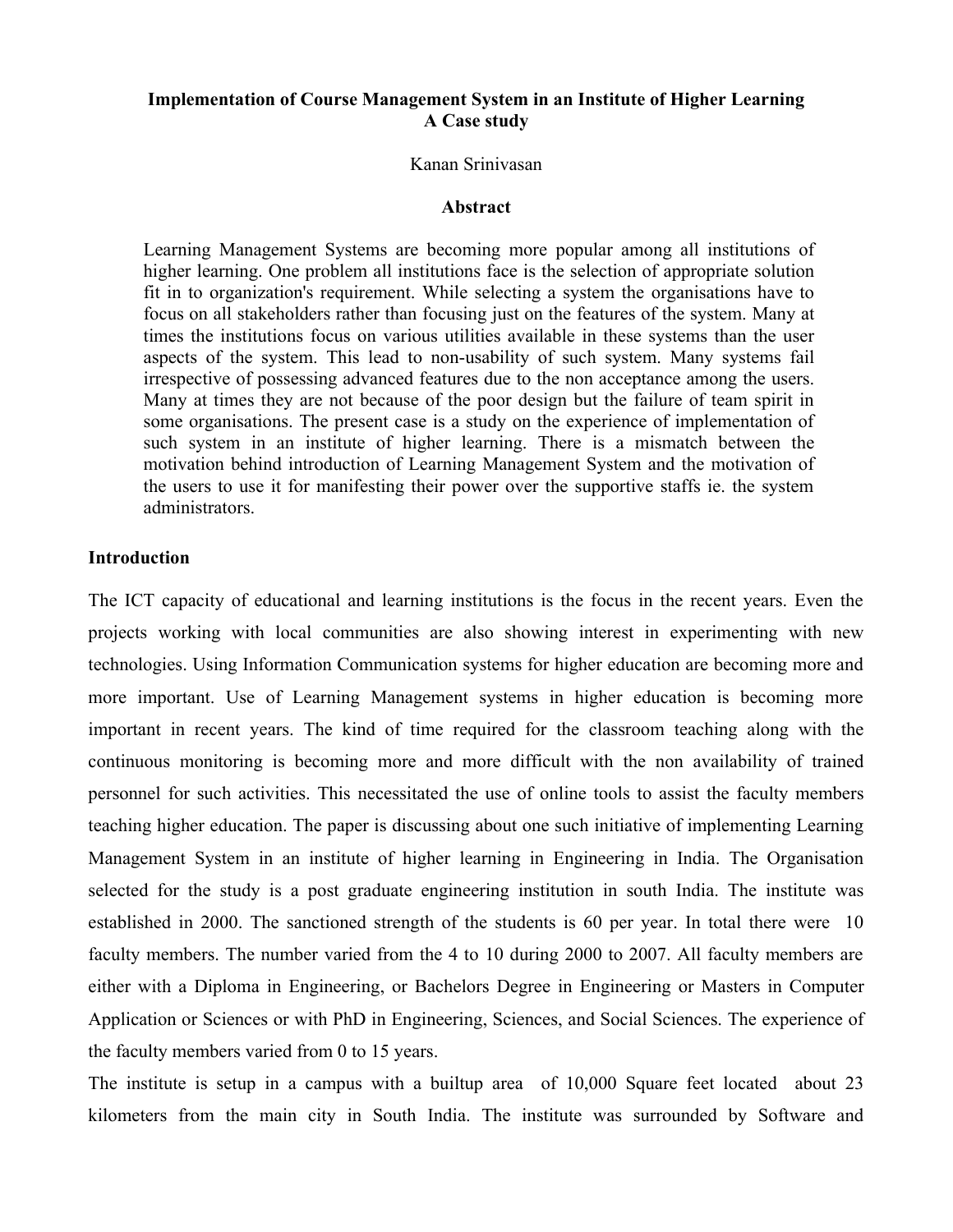HardwareIndustries. The students who were admitted for the course are either having a bachelor degree in engineering or a masters in sciences. Age of the students ranged from 21 to 40 years. All student had nasic knowledge of computers. The total experience of students varied from 0 to 12 years. The classrooms were equipped with a complete audio visual facility along with online support.

## **The Learning Management System implementation**

The Learning Management System or Course Management systems were tried from the beginning of the institute 7 years ago. First a Content management system which was free was tried for teaching. Later it has become a legacy software with big price tag attached to it. The experience was not encouraging. There was a gap between the understanding of the tool by the students and the faculty. Then an attempt to develop a tool in house was emphasized. A team was formed for development of such a tool. The team had lost focus from Course Management and ended developing a Library or content management tool. The features it had were mainly to upload files, message boards and group kind of content management system. This later been tried as a tool for work flow. Then the organisation has tried another learning management system developed by the same team. When the new system was received the faculty felt the online test, assignment submission and online evaluation were missing in the new revised version compared to the earlier one. This lead to resistence among the faculty members. Later the new tool was used for group communication or repository for archiving the organisation's documents. There were also faculty members trying out tools such as Yahoo Groups and Google groups for teaching. This lead to failure of any single tool for teaching or course management. Later a free software for learning been installed and tried. The tool called moodle which was popular among various institutions tried. This had some acceptance among the students and faculty members. Meanwhile, a set of faculty members who were promoting their own tools such as CVS and SVN. These were generally used for programming and then tried as a Content Management System. This actually demotivated the system administrator who were losing their focus. Then the organisation has jumped to Web 2.0 tools. This is now a way of trying out wiki as a tool to teach the Graduate students. Parallelly there were also ERP installations done in the organisation.

On all the above the database used were different. None of them were talking to each other. Once a faculty member creates a question bank, it died with the system in which it was created. If some files were uploaded they had to be downloaded locally and later to new system using a desktop. The only homogeniety found in all the above tools was all were using server client architecture and web browser based interface. This was not sufficient to sustain any system.

## **The outcome:**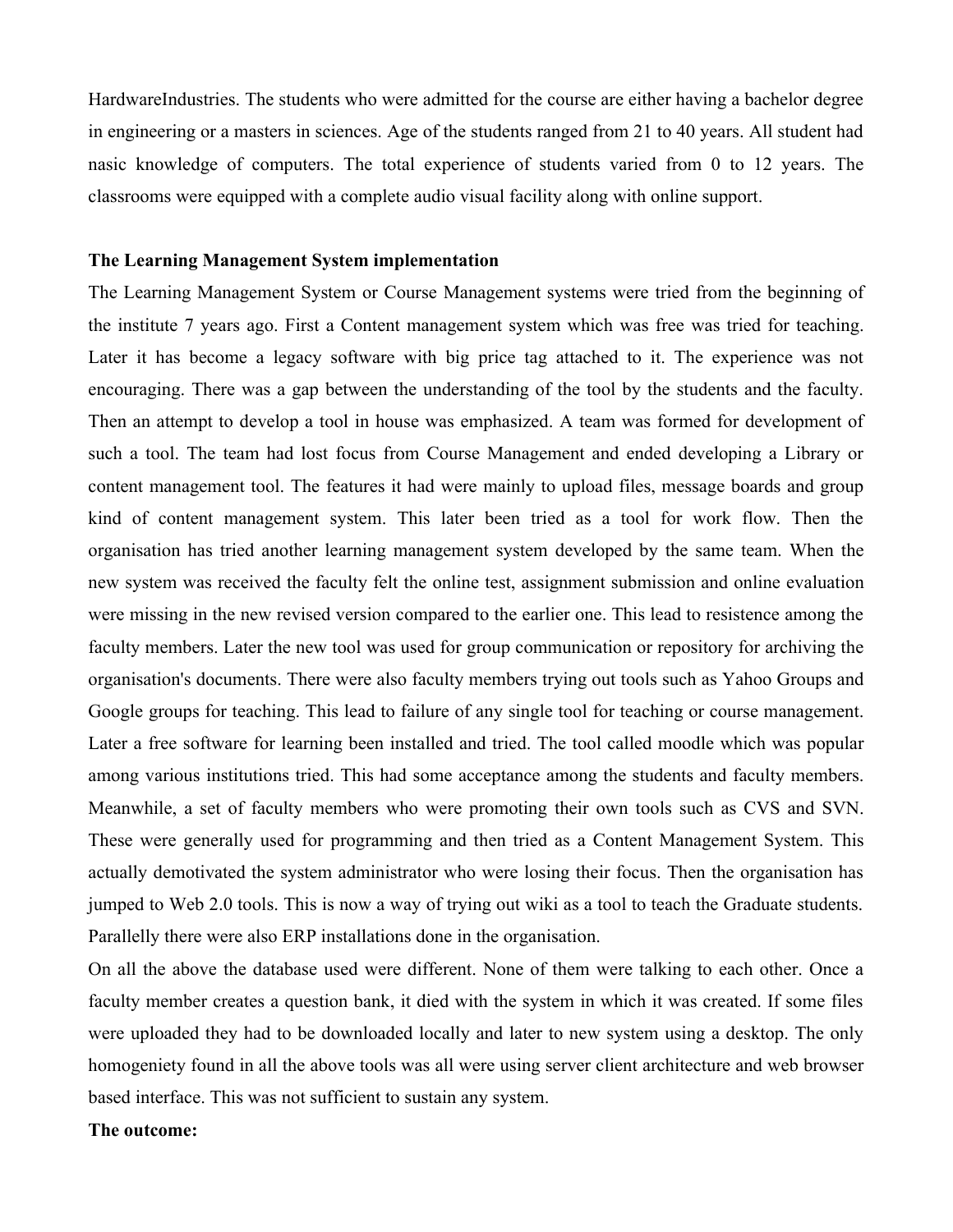Even though the students were exposed to different technologies, there were problems when same set of students have to work in different tools at a point of time. This lead to conflict of interest. The faculty were identified based on the tools he or she uses. The faculty members were trying to show their power by using more sophisticated coding tools for teaching. There were faculty members who were slow to adopt were discouraged. Even though it was a learning for the system administrators, not one technology followed led them to confusion. This actually lead to rise in turnover rate among the system staffs.

## **Lessons learnt:**

When a system like the one mentioned is used or even developed, one has to be careful in involving all the stakeholders. It is not just informing the stake holders, but they have to understand the problems in detail. The technologies may lead to power polarisation in an organisation. One such case is the out come of the introduction of a number of technologies. The ultimate goal of teaching has to be emphasized and not the technology going to be used. Even it is an engineering education, it does not mean one has to redefine the process again and again as per the whims and fancies of some individuals. This may also lead to corruption as it is a way to introduce new suppliers time to time. The culture of every new faculty coming in suggesting new technology will not be a good thing and will not be sustainable in an organisation. In spite years of teaching in standalone applications, lack of integration and compatibility none of the new generation organisations seems to have learnt anything out of it. It is ultimately the persons who makes the decision matters than the strength and weaknesses of the system.

# **Conclusion**

From the above it is clear that the success of implementation of Learning Management System is not just dependent on the sophisticated features but other behavioural factors in the work environment. It is also important to note that the politico-social determenants play a vital role in the success of such implementations.

## **References:**

1. Butler, Douglas, "India - technology in education: Some reflections on a recent seminar tour of Western India", ICT Training Centre, Oundle School, UK, www.argonet.co.uk/oundlesch, May 2001

2. Rao, T.P. Rama, "ICT for Social Development: Some Experiences and Observations", Center for Electronic Governance, Indian Institute of Management, Ahmedabad- Prepared for IT Seminar on 18th September, 2004, at Madras Institute of Development Studies, Chennai.